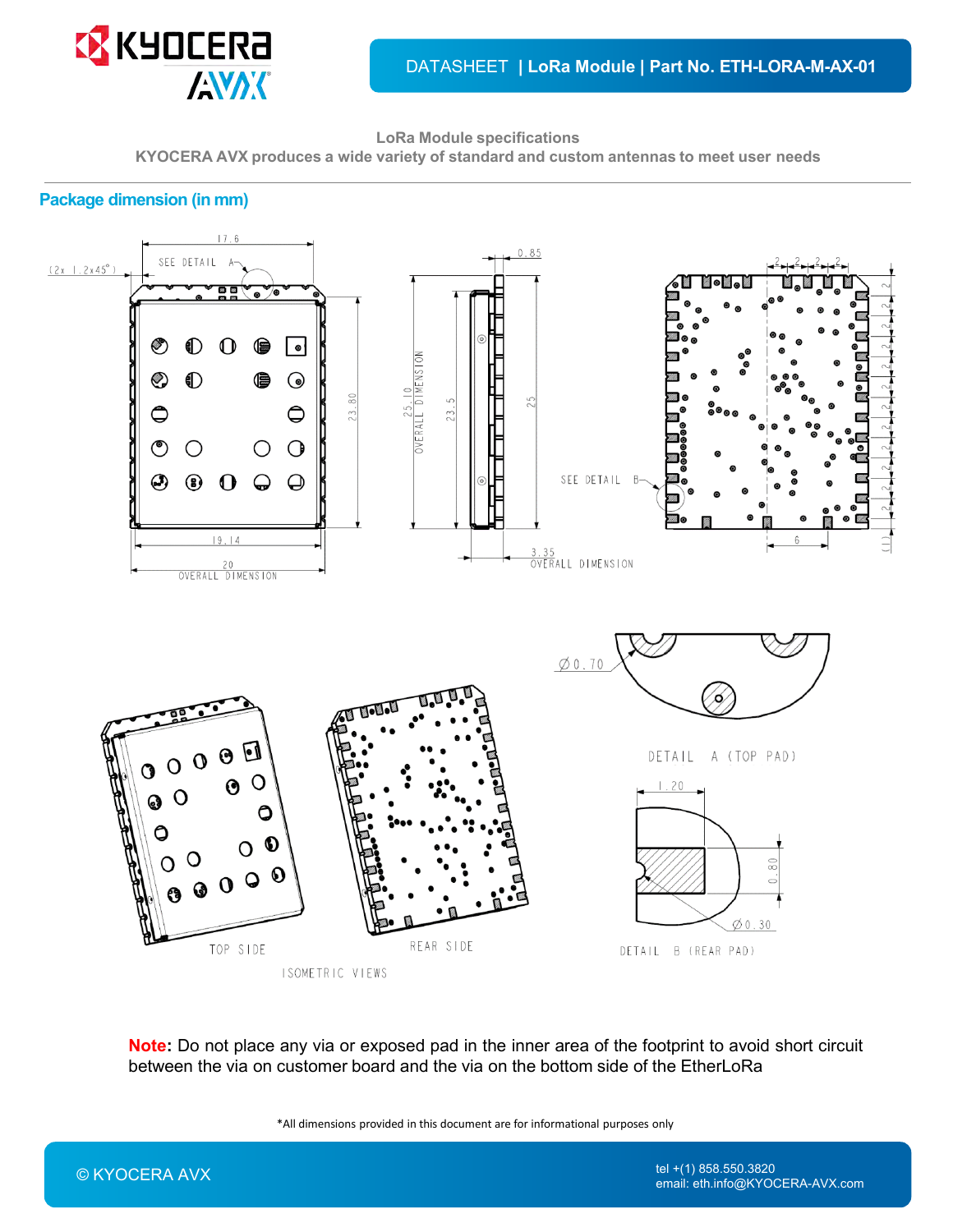**LoRa Module specifications**

**KYOCERA AVX produces a wide variety of standard and custom antennas to meet user needs**

#### **Programming Interface**

ETH-LORA-M-AX-01 is already pre-programmed with latest firmware available on the production date. Nonetheless, this module supports an In Application Programming (IAP) to perform a Firmware Upgrade. If in the future, the firmware is updated, user can download the firmware on the website and update the module using UART interface.

Please refer to application note about upgrading the module Firmware for more details [\[6\]](#page-9-0).

### **Integration guide (UART Interface Application)**



| <b>Schematic Part Name</b> | <b>Manufacturer</b> | <b>Manufacturer Part</b><br><b>Number</b> | <b>Description</b>                                                  |
|----------------------------|---------------------|-------------------------------------------|---------------------------------------------------------------------|
| <b>U\$1</b>                | <b>KYOCERA AVX</b>  | LORA-M-AX-01                              | Lora Module V1.2                                                    |
| <b>U\$3</b>                | KYOCERA AVX         | B <sub>2</sub>                            | <b>Active Steering Antenna</b><br>(MIPI Interface)                  |
| <b>B_nrst</b>              | Rafi                | 1.14002.1010000                           | SWITCH PUSH SPST-NO 0.1A 35V                                        |
| R <sub>1</sub>             | Panasonic           | <b>ERJ-S020R00X</b>                       | Thick Film Resistors - SMD 0402 Zero<br>ohm Jumper 0.05ohm AEC-Q200 |
| R <sub>2</sub>             | Panasonic           | <b>ERJ-S020R00X</b>                       | Thick Film Resistors - SMD 0402 Zero<br>ohm Jumper 0.05ohm AEC-Q200 |

This is a typical UART interface application schematic for ETH-LORA-M-AX-01. UART-RX signal is also connected to P11 in order to wake up the module when using the stop mode in low power mode. Please refer to document about the integration guideline for more details [\[2\]](#page-9-0).

\*All dimensions provided in this document are for informational purposes only